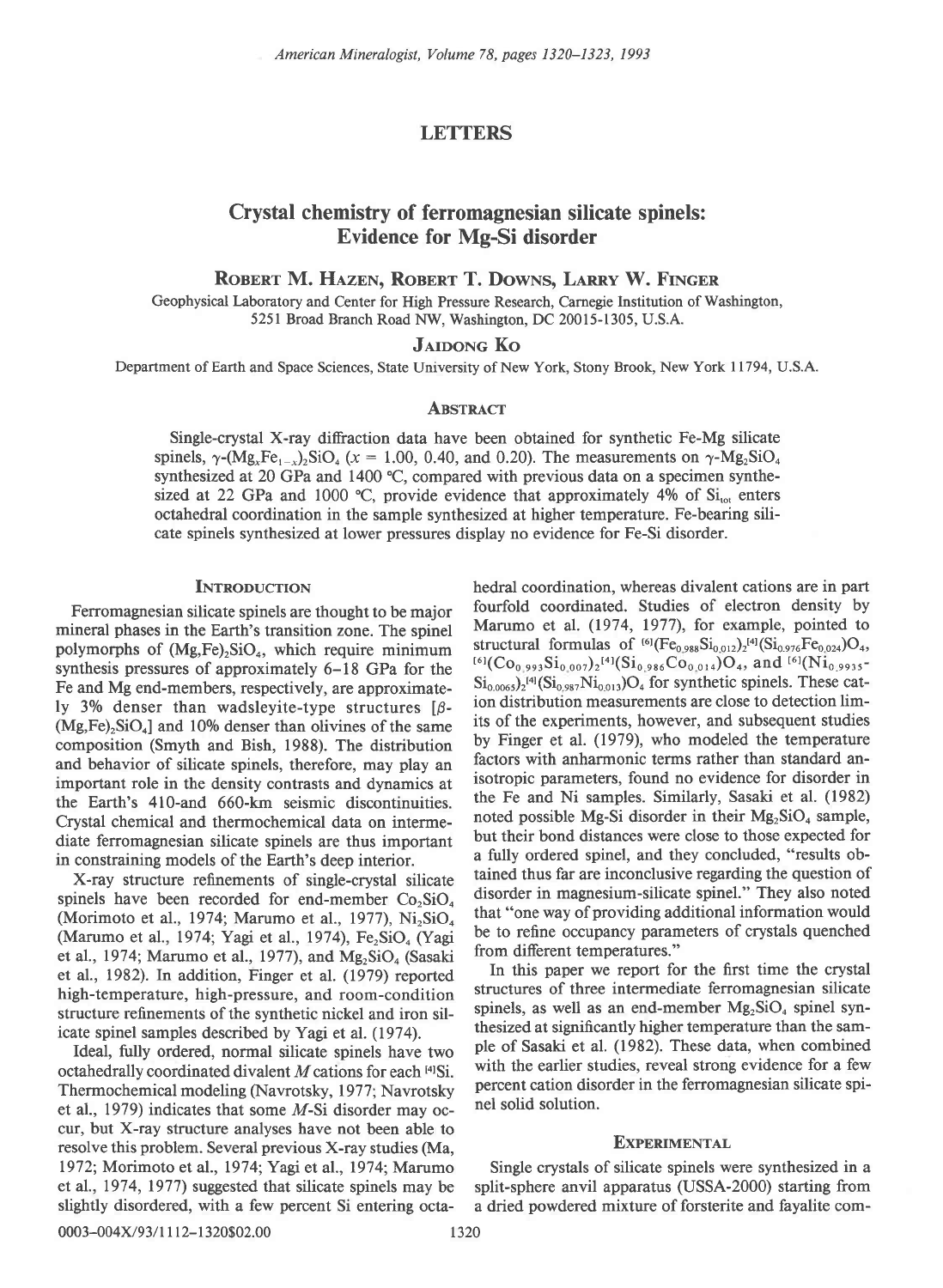| TABLE 1. |  | A summary of the spinel refinements |
|----------|--|-------------------------------------|
|----------|--|-------------------------------------|

| Sample                                 | <b>SUNY 859</b> | <b>SUNY 1013</b> | <b>SUNY 1097</b> | <b>SUNY 1102</b> |
|----------------------------------------|-----------------|------------------|------------------|------------------|
| a-cell edge (Å)                        | 8.0709(2)       | 8.1763(7)        | 8.2030(3)        | 8.2059(7)        |
| Cell volume (Å <sup>3</sup> )          | 525.73(4)       | 546.60(13)       | 551.98(7)        | 552.56(13)       |
| $\mu$ <sub>L</sub> (cm <sup>-1</sup> ) | 11.369          | 71.239           | 87.288           | 86.423           |
| No. averaged/measured                  | 52/806          | 56/893           | 56/897           | 56/893           |
| No. obs. $1 > 2\sigma$                 | 41              | 51               | 52               | 48               |
| Disagreement index on F                | 0.0187          | 0.0135           | 0.0273           | 0.0264           |
| p*                                     | 0.008           | 0.0061           | 0.009            | 0.0035           |
| Weighted R                             | 0.013           | 0.009            | 0.012            | 0.009            |
| Unweighted R                           | 0.015           | 0.010            | 0.011            | 0.010            |
| $Mg/(Mg + Fe)$                         | 1.0             | 0.383(6)         | 0.21(1)          | 0.218(8)         |
| $\beta_{11}(M)^{**}$                   | 263(11)         | 192(5)           | 180(6)           | 208(6)           |
| $\beta_{12}(M)$                        | $-16(9)$        | 4(4)             | 1(4)             | 2(5)             |
|                                        | 199(9)          | 144(9)           | 147(11)          | 157(12)          |
| $\frac{\beta_{11}(Si)}{x\uparrow}$     | 0.2441(1)       | 0.2420(1)        | 0.2415(1)        | 0.2418(1)        |
| $\beta_{11}(O)$                        | 197(14)         | 212(10)          | 209(13)          | 212(12)          |
| $\beta_{12}$ (O)                       | $-4(13)$        | 1(10)            | $-7(11)$         | 37(27)           |

\* Weights were computed as  $w = (\sigma_F^2 + p^2 F^2)^{-1}$ .

\*\* Thermal parameters are of the form  $\exp{-\Sigma \Sigma h h_s \beta_k} \times 10^5$  and are constrained by symmetry to  $\beta_{11} = \beta_{22} = \beta_{33}$  and  $\beta_{12} = \beta_{13} = \beta_{23}$  for all atoms, with  $\beta_{12} = 0$  for Si.

† Positional parameters are constrained by symmetry to [1/81/81/8] for Si, [1/21/21/2] for M, and (xxx] for O.

position. The starting material was surrounded by Re foil. which was in turn jacketed by MgO and a cylindrical LaCrO<sub>3</sub> heater (Gasparik, 1989). The Mg<sub>2</sub>SiO<sub>4</sub> sample (SUNY experiment 859) was synthesized at 1400 °C and 20 GPa and was subsequently employed by Meng et al. (1992) in elasticity studies. The intermediate samples were synthesized at 1600 ℃ and 14.5 GPa for the sample with 40% Mg (SUNY experiment 1013), and 12.6 GPa for two samples with 20% Mg (SUNY experiments 1097 and 1102). Each experiment produced monomineralic spinel with crystals up to 200  $\mu$ m in diameter. All these samples, as well as the Ni and Fe end-members of Yagi et al.  $(1974)$ , were employed by Hazen  $(1993)$  in a study of the comparative compressibilities of silicate spinels.

Electron microprobe analyses of the intermediate silicate spinels reveal uniform grains that closely match the starting compositions. Sample 1013 yielded a composition of  $(Mg_{0.409}Fe_{0.583})_2Si_{1,006}O_4$ , sample 1097 gave  $(Mg_{0.219}$  $Fe_{0.769}$ )<sub>2</sub>Si<sub>1,010</sub>O<sub>4</sub>, and sample 1102 gave (Mg<sub>0,208</sub>Fe<sub>0,778</sub>)<sub>2</sub>Si<sub>1,012</sub>- $O<sub>4</sub>$ . In each of these samples, <sup>57</sup>Fe Mössbauer spectroscopy revealed 3–5% of  $Fe<sub>tot</sub>$  as  $Fe<sup>3+</sup>$ , a common component in synthetic silicate spinels (Ross et al., 1992). The presence of  $Fe^{3+}$  may explain why the Mg + Fe totals for the three intermediate samples are slightly less than two cations per formula unit, although the cation totals from the microprobe analyses are stoichiometric within the estimated analytical uncertainty of about 1%. For example, the formula of sample 1013 might be recast as  $(Mg_{0.409}Fe_{0.567}^{2+})$  $Fe^{3+}_{0.016}\Box_{0.008}$ )<sub>2</sub>SiO<sub>4</sub>. Because the Fe<sup>3+</sup> content of the intermediate Mg-Fe samples are poorly constrained and any deviations from stoichiometry are small, these specimens will be treated as stoichiometric  $(Mg, Fe)_2SiO_4$  in the subsequent discussion.

Equant crystals approximately 100  $\mu$ m in diameter were selected for X-ray study. X-ray data were obtained using a Rigaku AFC-5 diffractometer with rotating anode generator and graphite monochromatized Mo $K_{\alpha}$  radiation  $(\lambda = 0.7093$  A). All crystals have cubic unit cells (space group  $Fd3m$ ;  $Z = 8$ ), with unit-cell edges and volumes as recorded in Table 1.

A hemisphere of intensity data was measured to  $2\theta =$ 60°  $[(\sin \theta)/\lambda = 0.70]$  using  $\omega$  step scans for each of the four silicate spinel crystals. Data were corrected for absorption effects and averaged according to Laue symmetry  $m3m$  for all reflections. A summary of refinement conditions, including the number of measured structure factors, number of averaged observations, and internal agreement for averaged reflections, appears in Table 1. Calculated and observed structure factors, and standard deviations for the four silicate spinels appear in Table 2.

During initial refinements we placed no constraints on the occupancy of the tetrahedral site by Si, and all four samples yielded values within 1% (approximately  $\pm 0.1$ ) electron) of full occupancy by Si. Thus, Fe-Si disorder greater than a fraction of a percent can be ruled out in these specimens. Some Mg-Si disorder is possible because of the similar X-ray scattering behavior of these two cations. However, for the purposes of the final refinements we assumed complete ordering. Note that Marumo et al. (1977) demonstrated that this assumption has little influence on the refined value of the O positional coordinate.

## **RESULTS**

The O coordinate and the unit-cell edge are the only variable parameters needed to determine all bond distances and angles in the spinel structure. In addition to the scale factor and O atomic coordinate, we refined anisotropic temperature factors and  $Mg/(Mg + Fe)$  for the octahedral site (see Table 1). Extinction was found to be negligible in initial refinements and subsequently ignored.

<sup>&</sup>lt;sup>1</sup> A copy of Table 2 may be ordered from the authors or as Document AM-93-546 from the Business Office, Mineralogical Society of America, 1130 Seventeenth Street NW, Suite 330, Washington, DC 20036, U.S.A. Please remit \$5.00 in advance for the microfiche.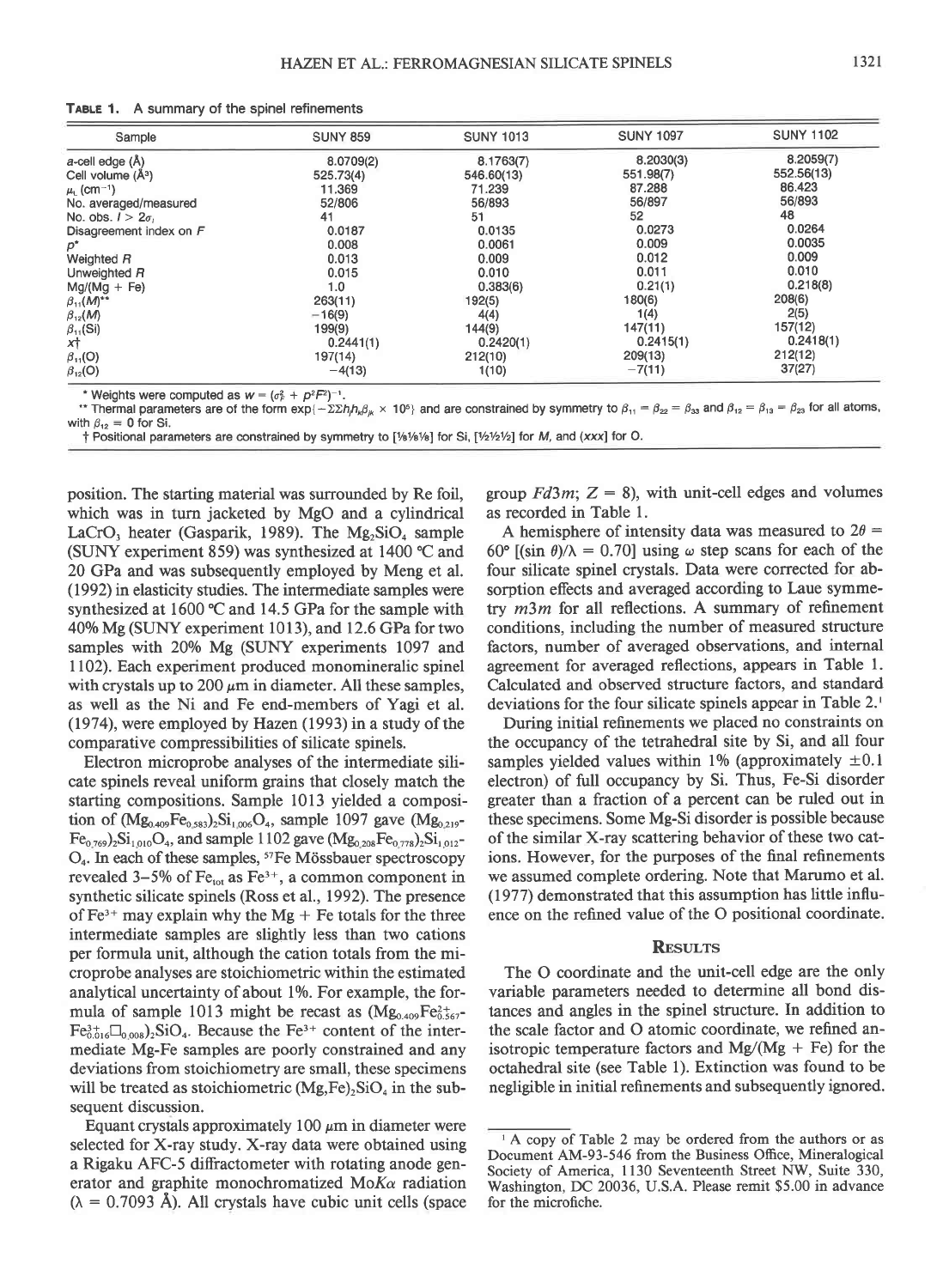| Sample                   | <b>SUNY 859</b> | <b>SUNY 1013</b> | <b>SUNY 1097</b> | <b>SUNY 1102</b> |
|--------------------------|-----------------|------------------|------------------|------------------|
| $B_{\infty}$ (Si)        | 0.520(7)        | 0.385(8)         | 0.40(1)          | 0.42(1)          |
| $B_{\infty}(\mathsf{M})$ | 0.68(1)         | 0.514(5)         | 0.486(5)         | 0.561(5)         |
| $B_{\infty}(0)$          | 0.51(1)         | 0.567(9)         | 0.56(1)          | 0.57(1)          |
| R(SIO)                   | 1.6650(5)       | 1.6566(5)        | 1.6559(6)        | 1.6597(7)        |
| R(OO)                    | 2.7190(8)       | 2.7052(8)        | 2.7041(9)        | 2.7103(10)       |
| V(SiO <sub>a</sub> )     | 2.369(2)        | 2.333(2)         | 2.330(2)         | 2.346(3)         |
| R(MO)                    | 2.0664(3)       | 2.1117(3)        | 2.1223(3)        | 2.1211(4)        |
| $O-M-O$                  | 87.39(2)        | 86.50(1)         | 86.32(2)         | 86.41(2)         |
| $O-M-O$                  | 92.61(2)        | 93.50(1)         | 93.68(2)         | 93.59(2)         |
| V(MO <sub>s</sub> )      | 11.727(5)       | 12.483(5)        | 12.664(6)        | 12.646(6)        |

TABLE 3. Calculated parameters

Note: values for  $B_{eq}$  represent isotropic equivalents of the anisotropic temperature factors in ångströms squared; R is in ångströms, V in ångströms cubed, and O-M-O in degrees.

Refinements converged to weighted R ( $R_w = \sum w^2 (F_o F_c$ <sup>2</sup>/ $\sum w^2 F_a^2$  between 0.009 and 0.013, and unweighted  $R(R = \Sigma ||F_{o}| - |F_{c}|/\Sigma |F_{o}|)$  between 0.010 and 0.015. The weights are inversely proportional to  $\sigma_F^2 + (pF)^2$ , where  $\sigma_F$  is obtained from counting statistics, and probability plot analysis (Abrahams and Keve, 1971; Hamilton, 1974) is used to determine the best value for  $p$ .

Unit-cell edge  $a$  for the four samples of this study and previously published values for the end-members demonstrate a simple linear trend vs.  $Mg/(Mg + Fe)$  and shows roughly a 2% increase from the Mg end-member  $(a =$ 8.070 Å) to the Fe end-member  $(a = 8.235$  Å). Bond distances and angles for ferromagnesian silicate spinels are recorded in Table 3. The <sup>[6]</sup>(Mg,Fe)-O distance displays a linear trend with composition, as expected from the cell edge vs. composition systematics. The Mg-O and Fe-O distances for end-member silicate spinels are 2.066 and 2.136 Å, respectively.

The Si-O distances of these specimens are of special interest because the size of the spinel tetrahedron is sensitive to its composition. Any disorder between (Mg, Fe) and Si should be reflected in anomalously long Si-O distances. Orthosilicates typically have Si-O distances between 1.64 and 1.65 Å. Previously reported values for silicate spinels range from 1.646 Å for  $Co<sub>2</sub>SiO<sub>4</sub>$  (Morimoto et al., 1974) to about 1.655 Å for the iron, nickel, and magnesium silicate spinels described by Yagi et al. (1974) and Sasaki et al. (1982). All the Si-O distances in this study, ranging from 1.6559  $\pm$  0.0006 Å for sample 1097 to 1.6650  $\pm$  0.0005 Å for the Mg<sub>2</sub>SiO<sub>4</sub> specimen, are unusually long. In fact, the latter value appears to be the longest reported Si-O distance for any rock-forming orthosilicate (Smyth and Bish, 1988, their Table 11.2).

#### **DISCUSSION**

In this study of ferromagnesian silicate spinels, as in the previous work of Finger et al. (1979), we find no evidence for excess electron density on the tetrahedral site. Fe-Si disorder, if present at all, is therefore  $\langle 1\% \rangle$ . The observed Si-O distance in studies of  $\gamma$ -Fe<sub>2</sub>SiO<sub>4</sub> is approximately 1.653 Å (Yagi et al., 1974; Marumo et al., 1977; Finger et al., 1979). Birle et al. (1968) and subsequent authors (Brown, 1982) demonstrate that the tetrahedral Si-O distance (approximately  $1.637$  Å) in fully ordered (Mg, Fe)<sub>2</sub>SiO<sub>4</sub> olivine is unaffected by Fe-Mg ratio. Similarly, Hill et al. (1979) found that tetrahedral cation to O distances in a variety of nonsilicate spinels are determined almost entirely by cation radii. We assume the same behavior for ferromagnesian silicate spinels and propose that an Si-O distance of 1.653 Å represents an appropriate value for fully ordered samples.

Mg-Si disorder in silicate spinels has proved difficult to document on the basis of X-ray studies of electron distribution because of the similarity of Mg and Si scattering factors. The similar case of Al-Si disorder in silicates has been resolved through the use of [4](Si,Al)-O bond distances as a sensitive measure of Al-Si ratio (Smith and Bailey, 1963). Observed tetrahedral bond distances in silicate spinels, similarly, may provide a sensitive measure of Mg-Si disorder. Comparison of the  $Mg_2SiO_4$  refinement of Sasaki et al. (1982) and this study, for example, provides unambiguous evidence for Mg-Si ordering in silicate spinels.

The sample of Sasaki et al. (1982) was synthesized at 1000 °C and 22 GPa, whereas the present sample was prepared at 1400 °C and 20 GPa. If Mg and Si can disorder, then the higher temperature sample should display the greater disorder. This feature is readily observed in the Si-O and Mg-O bond distances, which are significantly different in these two refinements. Sasaki et al.  $(1982)$  reported a Si-O distance of 1.655(4), a value close to the assumed 1.653-Å value of fully ordered silicate spinel, whereas we find a significantly longer distance of  $1.6650(5)$  Å in our higher temperature sample. Similarly, Sasaki et al. reported an Mg-O distance of 2.070(4), whereas we obtain a shorter distance of  $2.0664(3)$  Å.

Shannon (1976) cited Si and Mg tetrahedral ionic radii of 0.26 and 0.57 Å, respectively. If 1.653 Å represents a typical Si-O distance for fully ordered silicate spinel, then 1.963 Å may be assumed to be an appropriate  $[4]Mg-O$ distance. Thus, the atom fraction of Mg in tetrahedral coordination,  $x = Mg/(Mg + Si)$ , is related to the tetrahedral cation to  $O$  distance,  $d$ , by the linear relationship  $x = [(d - 1.653)/0.31].$ 

The 1.665-Å value of our  $\gamma$ -Mg<sub>2</sub>SiO<sub>4</sub> sample, for example, corresponds to  $x = 0.0387$ , or a structural formula: <sup>[6]</sup> ( $Mg_{0.98}Si_{0.02}$ )<sub>2</sub><sup>[4]</sup> (Si<sub>0.96</sub>Mg<sub>0.04</sub>)O<sub>4</sub>. Thus, approximately 4% of Si<sub>tot</sub> appears to be in octahedral coordination. Investigation of <sup>29</sup>Si-enriched Mg<sub>2</sub>SiO<sub>4</sub> samples by NMR would be particularly useful in confirming the presence of [6]Si in these samples (Stebbins and Kanzaki, 1991; Phillips et al., 1992).

The intermediate Fe-Mg samples also display unusually long Si-O distances (Fig. 1). Sample 1102 synthesized at 14.5 GPa and 1600 °C with approximately 20% Mg, for example, has  $Si-O = 1.6597 \pm 0.0007$  Å. Our refinements detect no Fe in the tetrahedral site, and so the long Si-O distance must result exclusively from Mg-Si disorder.

Temperatures in the Earth's lower transition zone, approximately 500–660 km in depth, where silicate spinel may be the most abundant mineral, are estimated to ex-